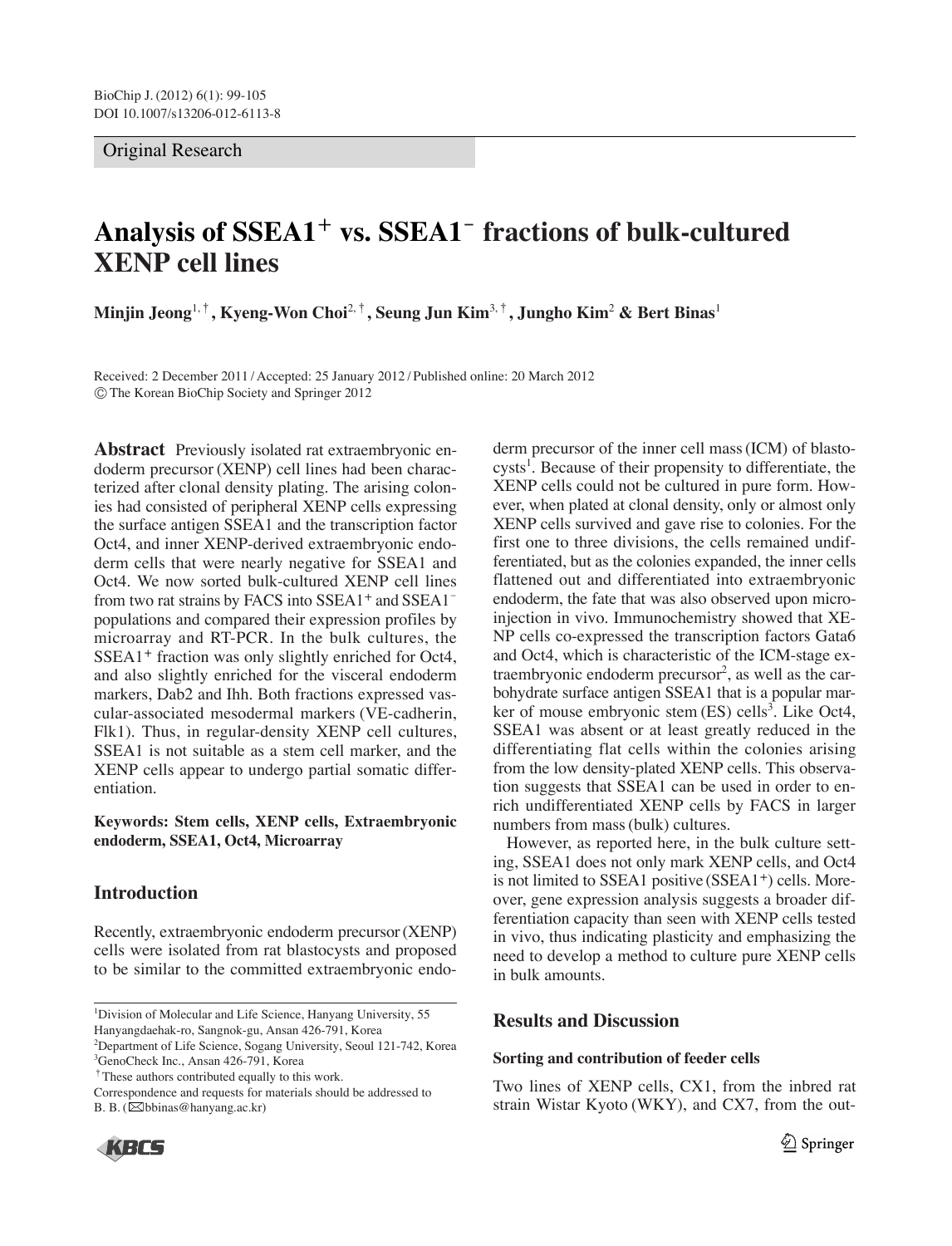

**Figure 1.** Sorting of XENP cell lines CX1 (WKY) and CX7 (SD) into SSEA1<sup>-</sup> and SSEA1<sup>+</sup> fractions. A, Representative image of non-sorted, bulk-cultured XENP cells (CX1) stained for SSEA1 (left) or DNA (right). Isotype control staining was negative (not shown). Origin. magn.,  $10 \times B$ , Representative images of the FACS separations.

bred rat strain Sprague Dawley (SD), were grown on Mitomycin C-treated feeder cells in bulk amounts. Immunocytochemistry illustrated that the bulk-cultured cells contained a fraction of SSEA1<sup>+</sup> cells (Figure 1A). The cultures were subjected to FACS (Figure 1B), which reproducibly showed that line CX1 contained  $\sim$ 28% of SSEA1<sup>+</sup> cells, but line CX7 only  $\sim$ 9%. After sorting, RNA was isolated and used for microarray analysis (Figure 2) and qRT-PCR (Figure 3). Since the feeder cells should contribute to the SSEA1<sup>-</sup> fraction, RNA was also prepared from pure feeders. As expected, the microarray comparison of feeder vs. sorted samples revealed many differences (e.g., Figure 2B). For example, we identified smooth muscle myosin as a potentially feeder-specific product, and therefore studied two smooth muscle markers, aSM and SM22, by qRT-PCR. These markers were expressed more than 100x higher in the feeders than in each sorted sample (Figure 3A), implying that feeder cells made only a minor contribution to the RNA yields of the sorted samples.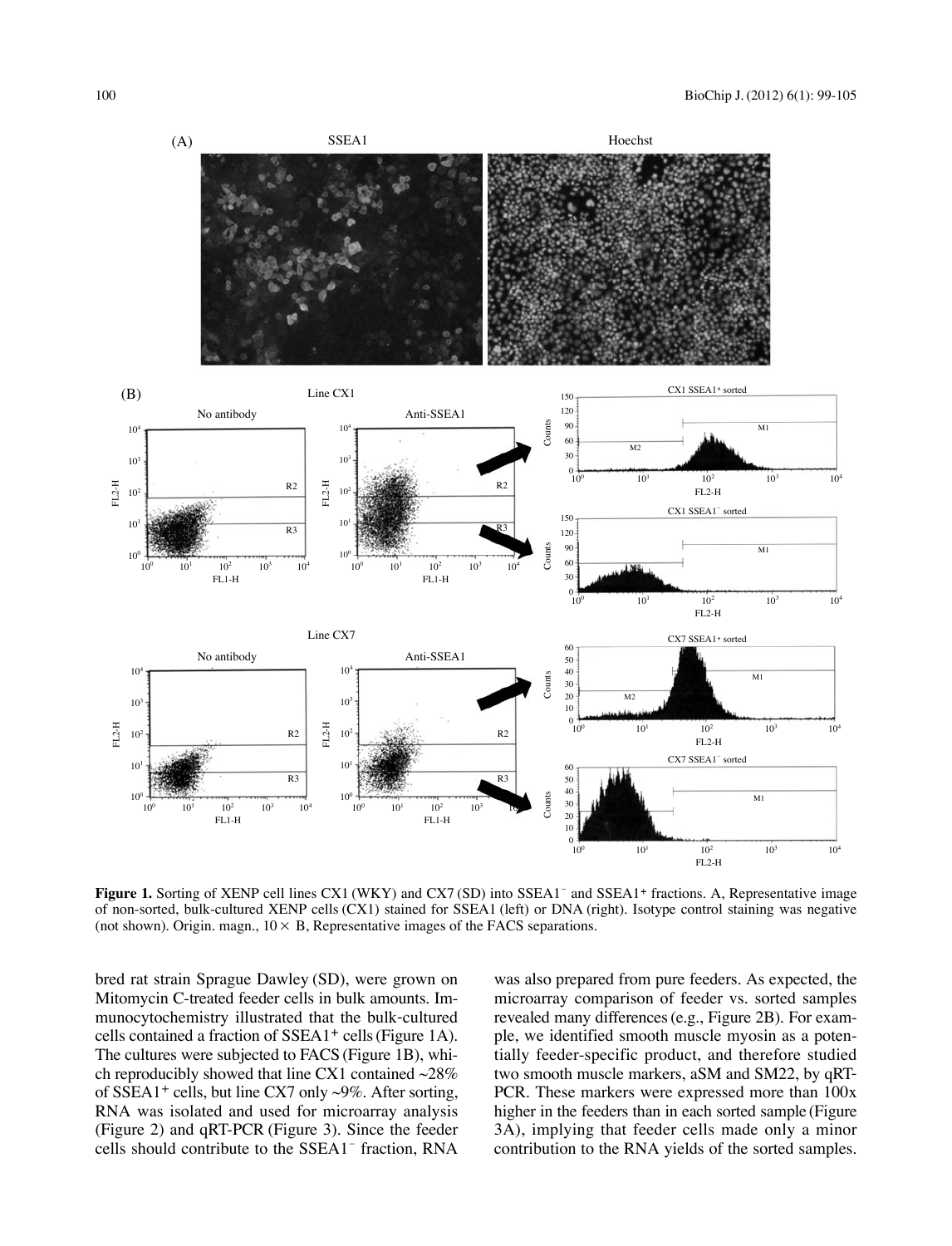

Figure 2. Identification of common differences in SSEA1<sup>+</sup> vs. SSEA1<sup>-</sup> cell fractions of the two XENP cell lines. A, Venn diagram. B, Hierarchical clustering analysis: 1, CX7 SSEA1+/SSEA1<sup>-</sup>; 2, CX7 SSEA1<sup>-</sup>/Feeder; 3, CX1 SSEA1+/SSEA1<sup>-</sup>; 4, CX1 SSEA1/Feeder. C, Gene network analysis (selected region).

We then compared the  $SSEA1<sup>+</sup>$  and  $SSEA1<sup>-</sup>$  fractions by global expression analysis (microarray) and qRT-PCR of selected lineage markers.

## **Hierarchical clustering and network analysis**

In lines CX1 and CX7, 166 and 1108 genes, respective-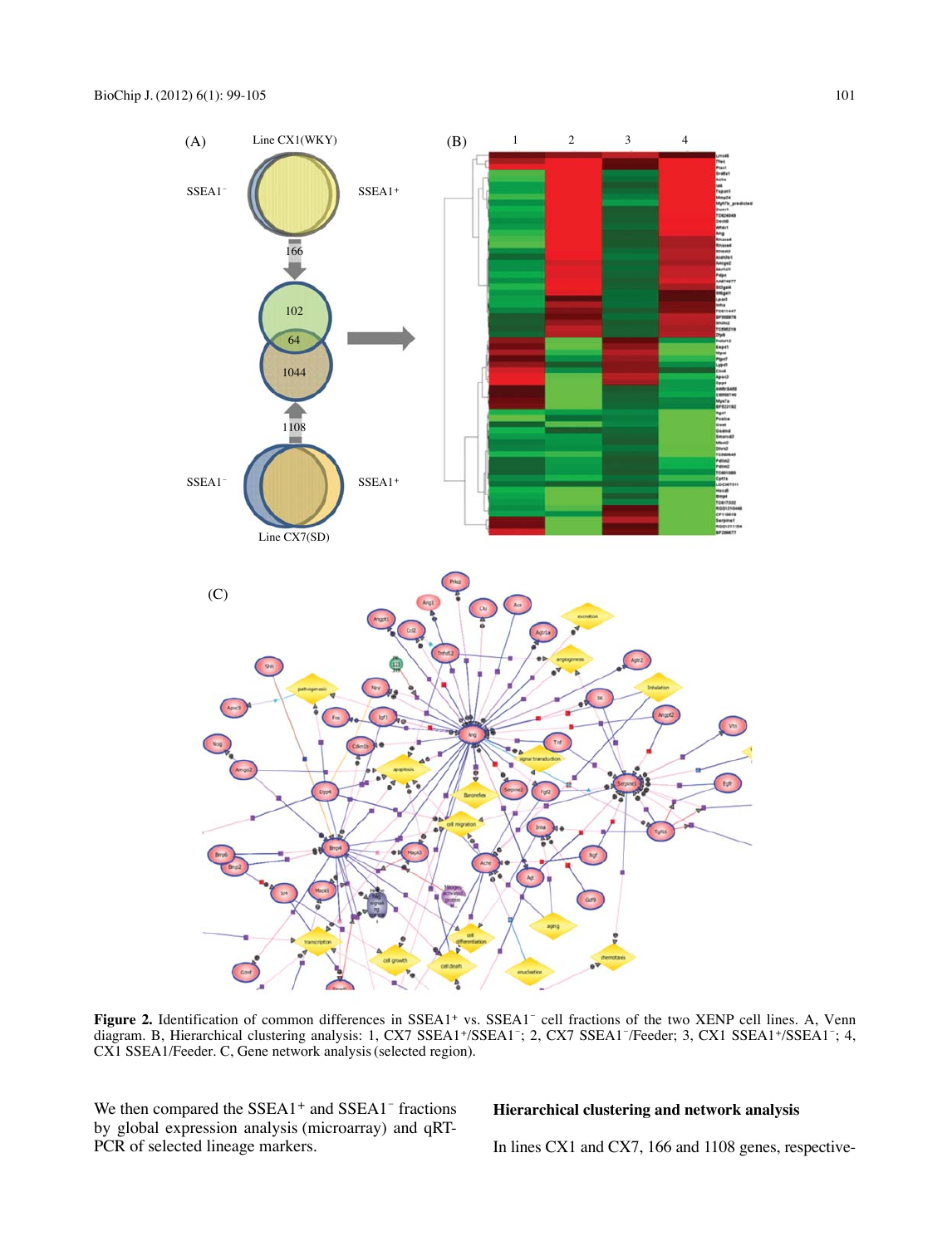

**Figure 3.** Expression of selected lineage markers (qRT-PCR). A, Two markers (aSM=Smooth muscle  $\alpha$ -actin; SM22=transgelin) that are specifically expressed in the feeder cells. B, Relative expression (SSEA1+/SSEA1<sup>-</sup>) of selected lineage markers that were not expressed in feeders.



**Figure 4.** Immunostaining of older ( $>$ 10 days) XENP cell cultures forming ducts. A, Anti-SSEA1; B, Hoechst dye. Original magnification,  $10 \times$ . Isotype control was negative (not shown).

ly, were significantly differently expressed between the  $SSEA1<sup>+</sup>$  and  $SSEA1<sup>-</sup>$  fractions, and amongst those differences, 64 were seen in both cell lines (=39% in line CX1 and 6% in line CX7) (Figure 2A). These numbers suggest that the two cell lines differed somewhat in their degrees of differentiation. The most significant common differences are given in Table 1. Unexpectedly, the key XENP cell marker, Oct4, was absent from that list, and it was well present in both fractions. Inspection of the microarray data also suggested that Ihh and Dab2, two visceral endoderm markers, were moderately enriched in the SSEA1<sup>+</sup> fraction. Apart from that, none of the differentially expressed genes raised particular interest, therefore hierarchical clustering (Figure 2B) and subsequent network analysis were performed (Figure 2C). The latter revealed a potential network of interactions around the pro-angiogenesis factor Angiogenin (itself  $\sim$ 3 fold enriched in the SSEA1<sup>-</sup> fraction). This was reminiscent of the formation of vessel-like structures of unknown identity previously observed in older XENP cell cultures<sup>1</sup>, which prompted us to repeat the SSEA1 immunocytochemistry with aged XENP cell cultures. Interestingly, this experiment revealed intense and widespread staining of the vessels for SSEA1 (Figure 4). The vessel formation prompted us to include vascular and other somatic markers into subsequent qRT-PCR analysis.

#### **XENP stem cell markers**

The molecular signature of XENP cell was previously defined as Oct4+/Gata6+/Gata4+/SSEA1+/Nanog<sup>-1</sup> /Sox2- /CDX2- ; also, Sox7, Eom, and Rex1 were identified as likely XENP cell markers<sup>1</sup>. None of these markers is unique for XENP cells. With this limitation in mind, we noted that in the present study, none of the tested XENP cell markers (Gata6, Oct4, Eom, Sox7) was restricted to the SSEA1<sup>+</sup> fraction. Gata6, and Sox7 were, if anything, marginally more abundant in the SSEA1<sup>-</sup> fraction, while Oct4 showed a moderate enrichment in the SSEA1<sup>+</sup> fraction (Figure 3B). These RT-PCR data, which are all in agreement with the microarray results, may indicate that a fraction of the XE-NP cells was negative for SSEA1 or that the "XENP markers" were separately expressed in various XENPderived cell types.

#### **Extraembryonic endoderm markers**

Newly arising XENP cell colonies are initially negative for markers of differentiated extraembryonic en-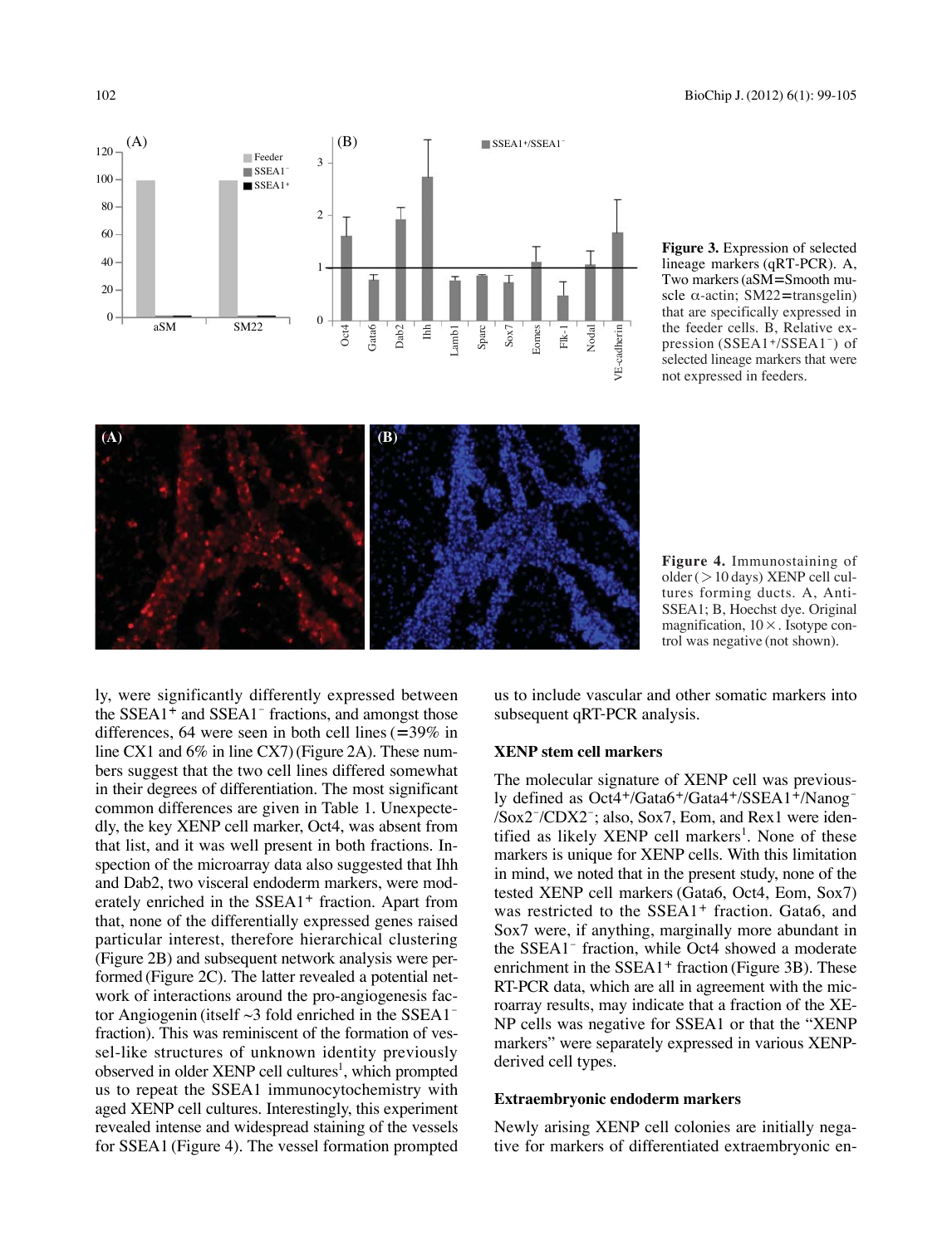| Gene<br>symbol     | Description                                                                                                  | Accession #  | SSEA1 <sup>+</sup><br>$/SSEA1^-$<br>(Line CX1) | $SSEA1+$<br>/SSEA1<br>(Line CX7) | Ave-<br>rage |
|--------------------|--------------------------------------------------------------------------------------------------------------|--------------|------------------------------------------------|----------------------------------|--------------|
| Prg2               | proteoglycan 2, bone marrow                                                                                  | NM_031619    | 2.82                                           | 6.81                             | 4.81         |
| Wfdc1              | WAP four-disulfide core domain 1                                                                             | NM_133581    | 0.43                                           | 0.29                             | 0.36         |
| Pitx2              | paired-like homeodomain 2                                                                                    | NM_019334    | 0.47                                           | 0.28                             | 0.37         |
| <b>Nfix</b>        | nuclear factor I/X (CCAAT-binding transcription factor)                                                      | NM_030866    | 0.42                                           | 0.11                             | 0.26         |
| Lgals2             | lectin, galactoside-binding, soluble, 2                                                                      | NM_133599    | 3.45                                           | 11.82                            | 7.63         |
| Pcolce             | procollagen C-endopeptidase enhancer                                                                         | NM_019237    | 0.36                                           | 0.12                             | 0.24         |
| Tspan1             | tetraspanin 1                                                                                                | NM_001004236 | 0.43                                           | 0.27                             | 0.35         |
| Inha               | inhibin alpha                                                                                                | NM_012590    | 0.41                                           | 0.26                             | 0.33         |
| Svs4               | seminal vesicle secretory protein 4                                                                          | NM_012662    | 0.43                                           | 0.14                             | 0.28         |
| Rnase4             | ribonuclease, RNase A family 4                                                                               | NM_020082    | 0.49                                           | 0.18                             | 0.34         |
| Mmp24              | matrix metallopeptidase 24                                                                                   | NM_031757    | 0.37                                           | 0.19                             | 0.28         |
| Lgi4               | leucine-rich repeat LGI family, member 4                                                                     | NM_199499    | 0.45                                           | 0.29                             | 0.37         |
| Ang                | angiogenin, ribonuclease, RNase A family, 5                                                                  | BC166436     | 0.49                                           | 0.21                             | 0.35         |
| Ch11               | PREDICTED: Rattus norvegicus cell adhesion<br>molecule with homology to L1CAM (Ch11),<br>mRNA [XM 001077843] | XM 001077843 | 0.42                                           | 0.17                             | 0.30         |
| Lzts1              | leucine zipper, putative tumor suppressor 1                                                                  | NM_153470    | 0.21                                           | 0.33                             | 0.27         |
| Ache               | acetylcholinesterase                                                                                         | NM_172009    | 0.42                                           | 0.19                             | 0.31         |
| Igsf1              | immunoglobulin superfamily, member 1                                                                         | NM_175763    | 0.32                                           | 0.43                             | 0.38         |
| Srd5a1             | steroid-5-alpha-reductase, alpha polypeptide 1 (3-oxo-5<br>alpha-steroid delta 4-dehydrogenase alpha 1)      | NM_017070    | 0.37                                           | 0.17                             | 0.27         |
| F <sub>2</sub>     | coagulation factor II (thrombin)                                                                             | NM_022924    | 2.85                                           | 4.77                             | 3.81         |
| Myh7b<br>predicted | Rattus norvegicus similar to KIAA1512 protein<br>(LOC311570), mRNA [XM_230774]                               | XM 230774    | 0.28                                           | 0.31                             | 0.30         |
| Nid1               | nidogen 1                                                                                                    | XM_213954    | 0.28                                           | 0.10                             | 0.19         |
| Myh3               | myosin, heavy chain 3, skeletal muscle, embryonic                                                            | NM_012604    | 0.42                                           | 0.30                             | 0.36         |
| Tfec               | transcription factor EC                                                                                      | NM_022379    | 2.28                                           | 3.82                             | 3.05         |
| Cdkn2a             | cyclin-dependent kinase inhibitor 2A                                                                         | NM_031550    | 0.40                                           | 0.20                             | 0.30         |
| Ldhb               | lactate dehydrogenase B                                                                                      | NM_012595    | 0.26                                           | 0.22                             | 0.24         |
| Plac1              | placenta-specific 1                                                                                          | NM_001024894 | 2.14                                           | 6.82                             | 4.48         |
| Pdpn               | podoplanin                                                                                                   | NM_019358    | 0.44                                           | 0.25                             | 0.34         |
| Igsf1              | immunoglobulin superfamily, member 1                                                                         | BC060309     | 0.31                                           | 0.30                             | 0.31         |
| Nog                | noggin                                                                                                       | NM_012990    | 0.25                                           | 0.20                             | 0.22         |
| Srd5a1             | steroid-5-alpha-reductase, alpha polypeptide 1 (3-oxo-<br>5 alpha-steroid delta 4-dehydrogenase alpha 1)     | NM_017070    | 0.34                                           | 0.14                             | 0.24         |
| Etv <sub>5</sub>   | ets variant 5                                                                                                | NM_001107082 | 2.02                                           | 5.93                             | 3.97         |
| Dram               | damage-regulated autophagy modulator                                                                         | NM_001173427 | 0.35                                           | 0.34                             | 0.35         |

Table 1. Selection of mRNAs most highly enriched in either SSEA1<sup>+</sup> or SSEA1<sup>-</sup> fraction.

doderm cells, such as laminin b2, collagen 4, and SS-EA3, but express those markers upon in vitro differentiation<sup>1</sup>. Further, XENP cell cultures express the extraembryonic endoderm marker Sox7 and the differentiation markers Sparc, Lamb1, Ihh, Dab2, and Hnf4a. As already mentioned, microarray analysis had indicated that visceral endoderm markers Dab2 and Ihh were enriched in the SSEA1<sup>+</sup> fraction. This was confirmed by the RT-PCR, whereas the parietal endoderm markers Lamb1 and Sparc were not appreciably different between the fractions (Figure 3B).

The moderate enrichment of visceral endoderm markers in the SSEA1<sup>+</sup> fraction contrasts with the previous analysis of early XENP cell colonies, in which the XENP-derived extraembryonic endoderm cells were negative for  $SSEA1<sup>1</sup>$ . It is known that immature visceral endoderm does not, but mature visceral endoderm does, express SSEA1<sup>4</sup>; thus it appears that in the regular-density bulk cultures, XENP cells during their visceral endodermal differentiation first lost SSEA1 and then regained it, like in vivo.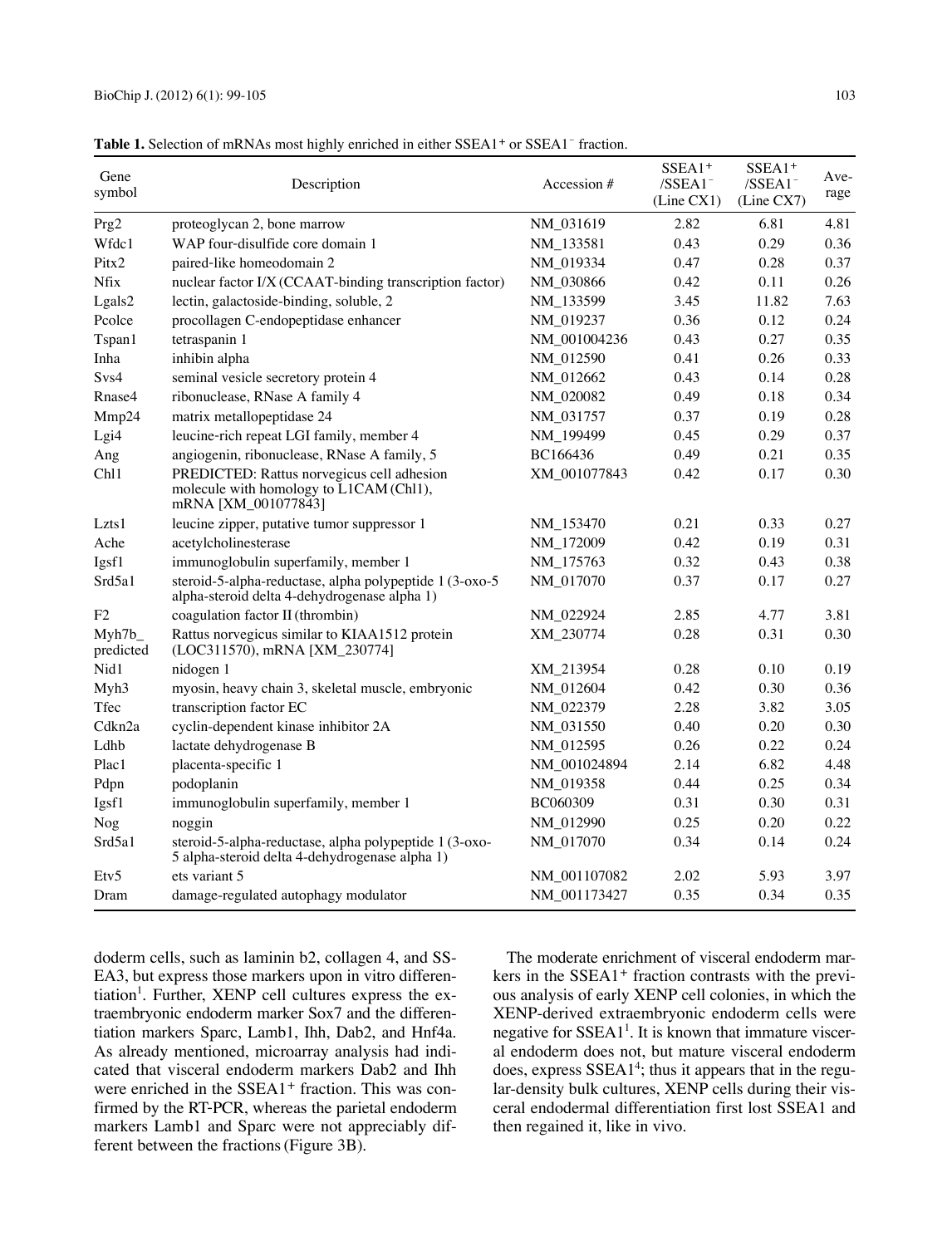#### **Somatic cell markers**

As mentioned above, we wondered whether bulk XE-NP cultures contain vascular or even other somatic cell markers, and therefore analyzed a selected set by qRT-PCR.

The bulk XENP cell line cultures indeed contained the vascular markers, Flk1 and VE-cadherin (Figure 3B). These markers were present in both fractions, although there was a (non-significant) trend towards enrichment in the SSEA1<sup>+</sup> fraction (VE-cadherin) or SSEA1<sup>-</sup> fraction (Flk1). As already mentioned, smooth muscle markers (SM22, aSM) were not present at noticeable levels. We also analyzed neuroectodermal markers, including Nestin, Tubb3, and Sox2, which, however, were present at lower levels than in the feeder cells, without a clear preference for one cell fraction (not shown).

# **Conclusions**

Bulk-cultured XENP cell lines displayed a more complex pattern than previously described for colonies arising after low-density seeding<sup>1</sup>. In "regular" (=bulkamount, moderate-density, steady-state) XENP cell cultures, cells with mesodermal lineage markers (vascular endothelial) were detected and hence XENP cells appear to exhibit lineage plasticity. This would contrast with the observation that XENP cells do not contribute to the somatic lineages in  $vivo<sup>1</sup>$ , but be in line with the fact that the presumed in vivo equivalent of XENP cells, the ICM-stage committed extraembryonic endoderm precursor, can be experimentally converted towards the epiblast<sup>6,7</sup>.

We also conclude that SSEA1 cannot be used to enrich XENP cells in bulk culture. Although we observed the enrichment of a number of genes, none of them could be specifically linked with the undifferentiated XENP cells. The SSEA1<sup>+</sup> fraction contained both mature visceral endoderm and mesoderm, and SSEA1 expression was seen in morphologically differentiated vessel-like structures. Further, Oct4 was not only found in the  $SSEA1<sup>+</sup>$  but also the  $SSEA1<sup>-</sup>$  fraction (which also contained endoderm and mesoderm). Whether the Oct4 in the SSEA1<sup>-</sup> fraction is associated with SSEA1<sup>-</sup> XENP cells or perhaps with early mesoderm cells $8$ needs further study. Taken together, it is not so much the differences between the SSEA1<sup>+</sup> and SSEA1<sup>-</sup> fractions that appear noticeable but the fact that all markers of interest were significantly present in both fractions. It remains an important goal to find a method to culture bulk amounts of XENP cells in pure undifferentiated form.

# **Materials and Methods**

#### **Culture of XENP cells and sorting**

Cells were cultured in 100 mm dishes as previously described<sup>1</sup>, i.e. on a layer of Mitomycin C-treated feeder cells (line Li1) in the presence of 15% FCS and 1000 μ/mL mouse LIF. The cells were split at about each 3 days. For sorting, the cells were trypsinized, washed with PBS, and incubated at room temperature (RT) for 30 minutes with an SSEA1 antibody (clone 480, Santa Cruz Biotechnology, CA, USA) diluted 1 : 20 in PBS. After two washes with PBS, the cells were incubated at RT for 30 minutes with TRITC-conjugated anti-mouse IgG (T5393, Sigma, St. Louis, MO, USA) diluted 1 : 100 in PBS. After two more washes with PBS, the cells were resuspended in PBS/1% FBS, sorted with a FACS Vantage SE flow cytometer (Becton Dickinson), and the data were analyzed with CellQuest software (Becton Dickinson).

#### **Microarray and analysis of microarray data**

RNA was isolated with TRIZOL (Invitrogen, Carlsbad, CA), and the quality was tested by electrophoresis. The samples were labeled and processed following the Agilent Technologies One-Color Microarray-Based Gene Expression Analysis Protocol version 5.5 with a total RNA input of 200 ng. Samples were hybridized to the Agilent Whole Rat Genome Oligo microarray (AMADID 014879, Agilent Technologies), which contains 41,000 probes measuring around 21,000 unique genes. The microarrays were scanned and data were extracted with Feature Extraction (version 10.7.3.1, Agilent Technologies, CA). Data quality was confirmed using the Agilent quality control metrics. The mRNA microarray output text files were loaded into, and processed by, GeneSpring GX 11.5.1 (Agilent) using a quantile normalization method. The normalized and log transformed intensity values were analyzed using GeneSpring GX. Fold change filters included the requirement that the genes be present in at least 200% of controls for up-regulated genes and lower than 50% of controls for down-regulated genes. Expression profile data were clustered into groups of genes that exhibited similar behavior across the chemical treatment experiments using GeneSpring GX. We utilized an algorithm based on Euclidean distance and average linkage in order to separate genes with similar patterns. Functional analysis was performed using Array2Go<sup>9</sup>, GOEAST<sup>10</sup>, and DAVID tools<sup>11</sup>.

#### **Real-time quantitative RT-PCR**

See Table 2 for the primers.